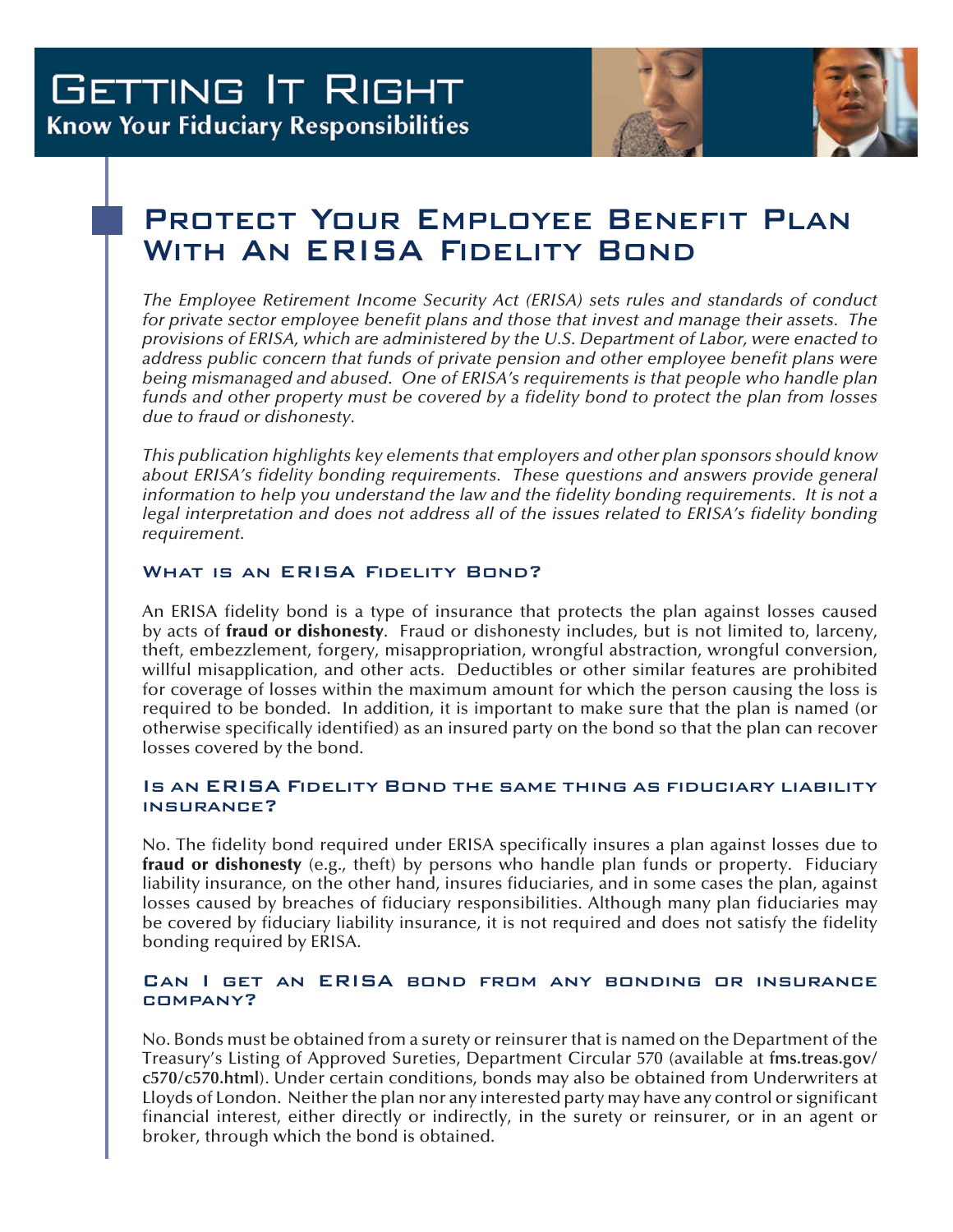#### WHO MUST BE BONDED?

Every person who "handles funds or other property" of an employee benefit plan is required to be bonded unless covered under an exemption under ERISA. ERISA makes it an unlawful act for any person to "receive, handle, disburse, or otherwise exercise custody or control of plan funds or property" without being properly bonded.

Fidelity bonding is usually necessary for the plan administrator and those officers and employees of the plan or plan sponsor (employer, joint board, or employee organization) who handle plan funds by virtue of their duties relating to the receipt, safekeeping and disbursement of funds. The bonding requirement is not limited to just plan trustees, employees of the plan and employees of the plan sponsor. Bonding coverage may also be required for other persons, such as service providers to the plan, whose duties involve access to plan funds or decision-making authority that can give rise to a risk of loss through fraud or dishonesty. Where a plan administrator, service provider, or other person who must be bonded is an entity, such as a corporation or association, ERISA's bonding requirements apply to the natural persons or person who "handles" the funds.

The term "funds or other property" generally refers to all funds or property that the plan uses or may use to pay benefits to plan participants or beneficiaries. Plan "funds or other property" includes all plan investments including land and buildings, mortgages, and securities in closely-held corporations. It also includes contributions from any source, such as employers, employees, and employee organizations that are received by the plan, and cash, checks and other property held for the purpose of making distributions to plan participants or beneficiaries.

A person is deemed to be "handling" funds or other property of a plan whenever his or her duties or activities could cause a loss of plan funds or property due to fraud or dishonesty, whether acting alone or in collusion with others. The general criteria for determining "handling" include:

- Physical contact with cash, checks or similar property;
- Power to transfer funds from the plan to oneself or to a third party;
- Power to negotiate plan property (e.g., mortgages, title to land and buildings or securities);
- Disbursement authority or authority to direct disbursement;
- Authority to sign checks or other negotiable instruments; or
- Supervisory or decision-making responsibility over activities that require bonding. n

## Who are the parties to an ERISA Fidelity Bond?

In a typical bond, the plan is the named insured and a surety company (insurer) is the party that provides the bond. The persons covered by the bond are the persons who handle funds or other property of the plan. As the insured party, the plan can make a claim on the bond if a plan official causes a covered loss to the plan due to fraud or dishonesty.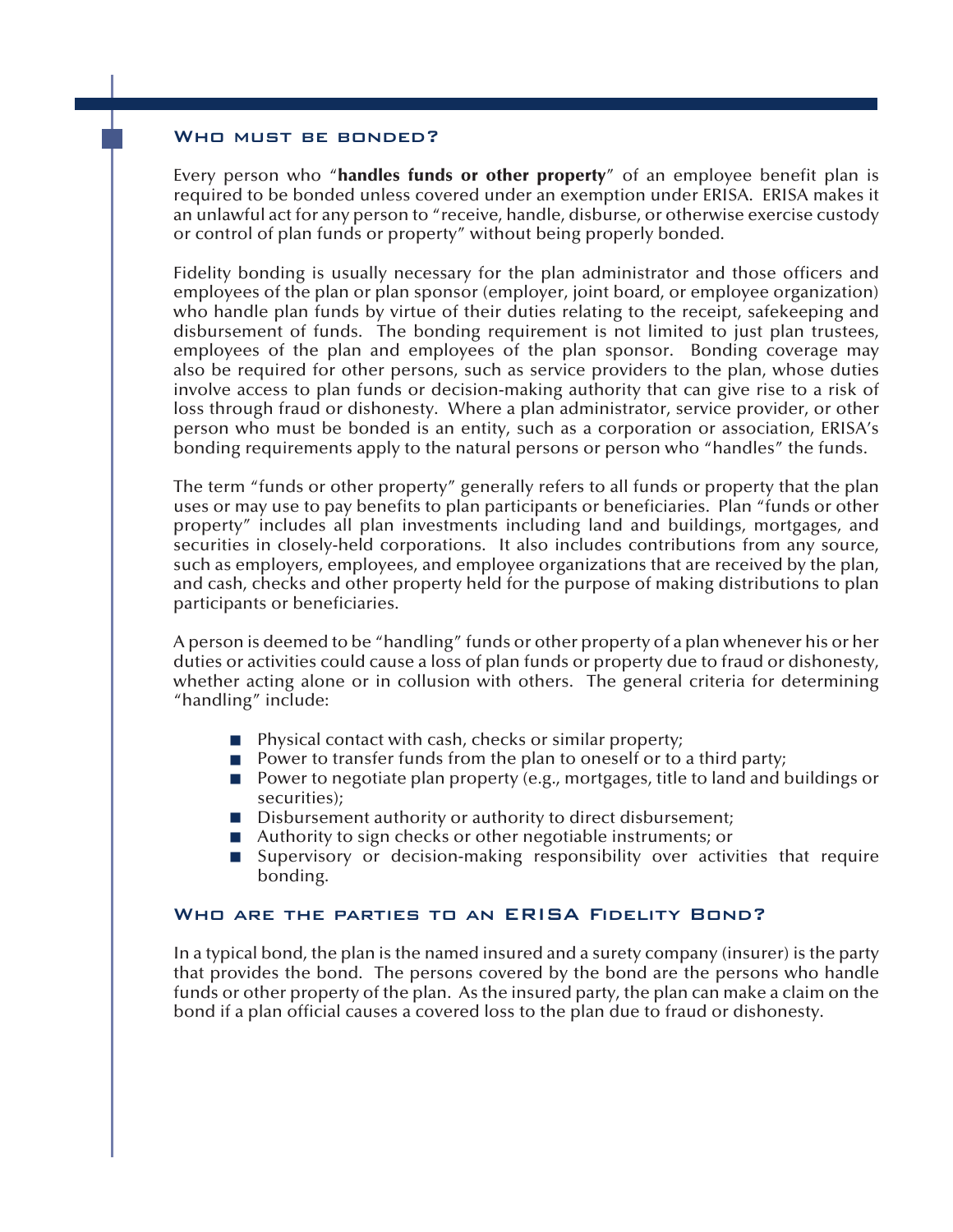#### Do ERISA's bonding requirements apply to all employee benefit plans?

No. Although the bonding requirements generally apply to most ERISA retirement plans and many funded welfare benefit plans, the ERISA bonding requirements do not apply to employee benefit plans that are completely unfunded (i.e., the benefits are paid directly out of an employer's or union's general assets), or to plans that are not subject to Title I of ERISA (for example, church plans, governmental plans.)

# Are there any other exemptions from ERISA's bonding requirements?

Yes. The law and the Department's regulations provide exemptions for some regulated financial institutions, including certain banks, insurance companies, and registered brokers and dealers. If the financial institution meets the conditions in the exemption, the institution and its employees do not need to be covered by an ERISA fidelity bond even if their activities include handling your plan's funds or property.

#### Must all fiduciaries be bonded?

No. Most fiduciaries have roles and responsibilities that involve handling plan funds or other property, and generally will need to be covered by a fidelity bond, unless they satisfy one of the exemptions in ERISA or the Department's regulations. However, an ERISA fidelity bond would not be required for a fiduciary who does not handle funds or other property of an employee benefit plan.

#### Must service providers to the plan be bonded?

It depends. A service provider, such as a third-party administrator or investment advisor, must be bonded if the service provider or its employees handle funds or other property of your employee benefit plan.

#### How much coverage must the bond provide?

Generally, each person must be bonded in an amount equal to at least 10% of the amount of funds he or she handled in the preceding year. The bond amount cannot, however, be less than \$1,000, and the Department cannot require a plan official to be bonded for more than \$500,000, or \$1,000,000 for plans that hold employer securities. These amounts apply for each plan named on a bond.

For example, assume your company's plan has funds totaling \$1,000,000. The plan trustee, named fiduciary and administrator are three different company employees that each have access to the full \$1 million, and each has the power to transfer plan funds, approve distributions, and sign checks. Under ERISA, each person must be bonded for at least 10% of the \$1 million or \$100,000.

(Note: Bonds covering more than one plan may be required to be over \$500,000 to meet the ERISA requirement because persons covered by a bond may handle funds or other property for more than one plan.)